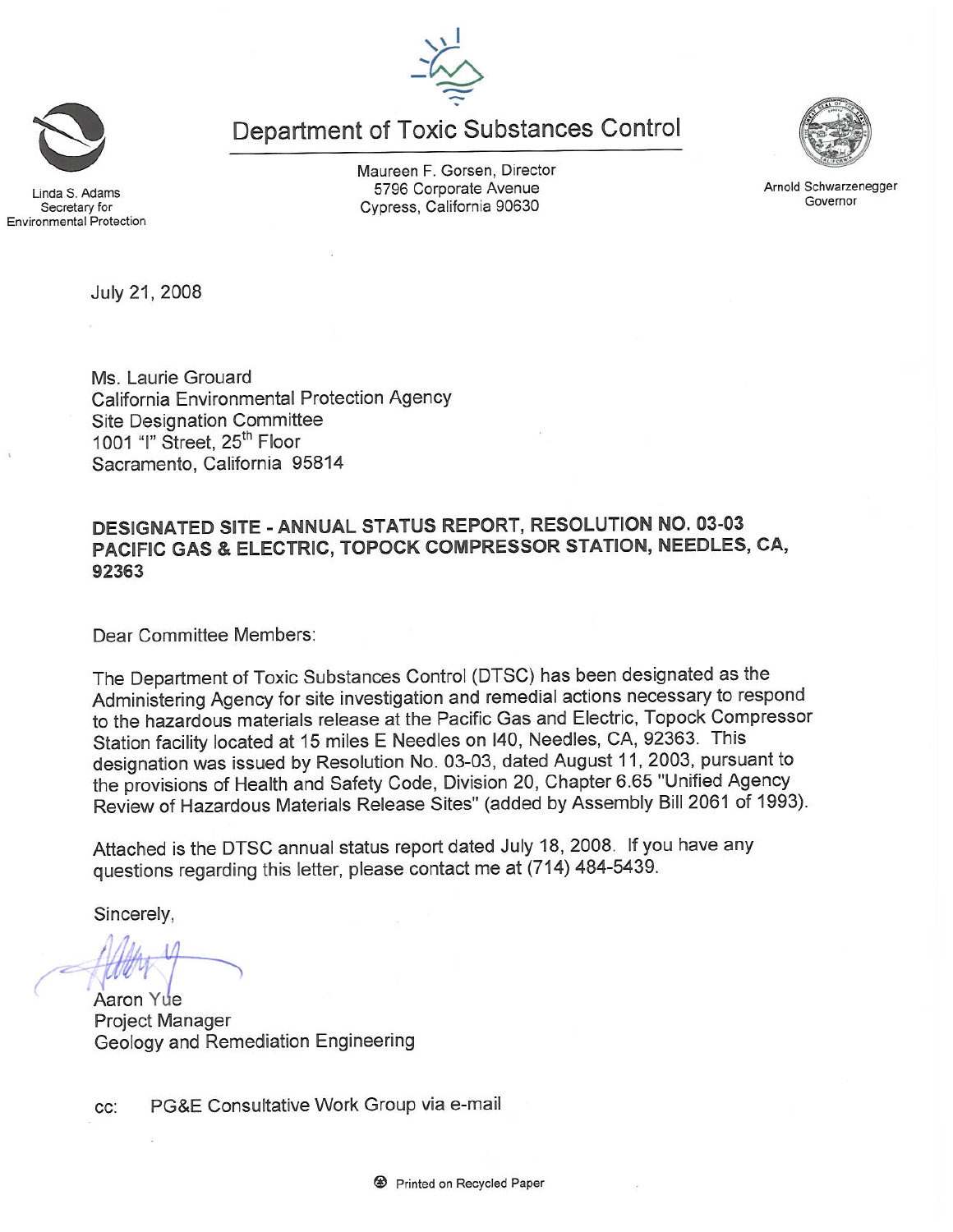# **SITE DESIGNATION - STATUS REPORT**

For information on completing and submitting this status report, refer to the instructions on reverse.

| Date: July 16, 2008                                                                   | Lead Agency:<br><b>Department of Toxic Substances Control</b><br><b>Geology &amp; Remediation Engineering</b> |
|---------------------------------------------------------------------------------------|---------------------------------------------------------------------------------------------------------------|
| Site Name/Address:<br><b>PG&amp;E Topock Compressor Station</b><br><b>Needles, CA</b> | <b>Project Manager Name:</b><br><b>Aaron Yue</b>                                                              |
| Resolution Number: 03/03                                                              | <b>Project Manager Phone Number:</b><br>(714) 484-5439                                                        |

### **1. Date(s) of Consultative Meeting(s) and List of Attendees (Agency):**

The Department of Toxic Substances Control (DTSC) and the Consultative Work Group (CWG) conduct face-to-face meetings approximately once every other month and teleconference calls as frequently as the project warrants. During Fiscal Year 2007/2008 (FY 07/08), face-to-face CWG meetings were held on August 15, 2007, October 17, 2007, December 12, 2007, April 2, 2008, and June 18, 2008. The Geo/Hydro Technical Subcommittee of the CWG also meets periodically. During FY 07/08, technical subcommittee face-to-face meetings were held on August 2, 2007, October 16, 2007, and February 21, 2008.

A list of attendees of the face-to-face meetings is provided as Attachment A. A list of all CWG Members and Tribal Representatives notified and invited to attend the CWG meeting is provided as Attachment B. A list of everyone notified and invited to attend the Geo/Hydro Technical Subcommittee meetings is provided as Attachment C.

In attempt to improve communication and streamline process to expedite the project, DTSC conducted a series of "summit" and taskforce meetings with stakeholders this fiscal year. A list of participants in these special meetings is provided as Attachment D.

### **2. Recent Public Comment/Participation:**

Participants at the CWG and TWG meetings included members of local, state, and federal government stakeholder agencies as well as representatives from the Cocopah, Colorado River, Fort Mojave, and Hualapai Indian Tribes. Each meeting agenda and significant issues from previous consultative meetings were provided to all participants.

#### Information Repositories and Topock Website

The DTSC Topock Project Website was revised in August 2007, November 2007, and a full update on June 17, 2008. Website revisions included upload of project schedules and documents. Announcements and information on the EIR Notice of Preparation were also posted on the Topock Wesbsite on May 2, 2008.

Topock documents on compact disk were sent to the project repositories on 8/24/07, 9/14/07, 11/21/07, 5/12/08 & 6/19/08. DTSC conducted an Annual Repository Visit in April 2008 to check on the completeness of the six local information repositories, and sent documents as necessary to replace missing items.

### Tribal Outreach

DTSC's Project Manager, Public Participation Specialist, and EIR consultant met with CRIT representative Michael Tsosie at DTSC's Cypress office on April 8, 2008 to review and discuss the CEQA schedule and CEQA NOP scoping meetings format and schedule. DTSC managers also met by conference call with the Chairwoman and other representatives of the Fort Mojave Indian Tribe on May 12, 2008. DTSC project manager also met by telephone with the water resource manager of the Torres Martinez Desert Cahuilla Indian Tribe on April 10, 2008 and provided a status of the environmental investigation and an invitation to participate in the CEQA NOP scoping meetings for the project.

#### Topock Site Mailing List

The Topock project site mailing list was updated in February, March, and April 2008 to include current CWG and Tribal Government Representatives, post-2007 elected officials, additional local city government office representatives, updated Information Repository contacts, the (updated) February 2008 DTSC mandatory mailing and email lists, and several residents of Golden Shores who requested to be added to the list.

### EIR Notice of Preparation (NOP), Public Comment Period, and CEQA Public Scoping Meetings

DTSC held a Public Comment Period from May 2 to July 1, 2008 to take input on the proposed scope and content of the environmental information to be included in the Environmental Impact Report (EIR) for the Topock Site. On May 2, 2008, DTSC issued a Notice of Preparation (NOP) and a Public Notice formally announcing the public comment period to solicit comments from agencies and the public. A Fact Sheet was prepared and distributed to the Topock Site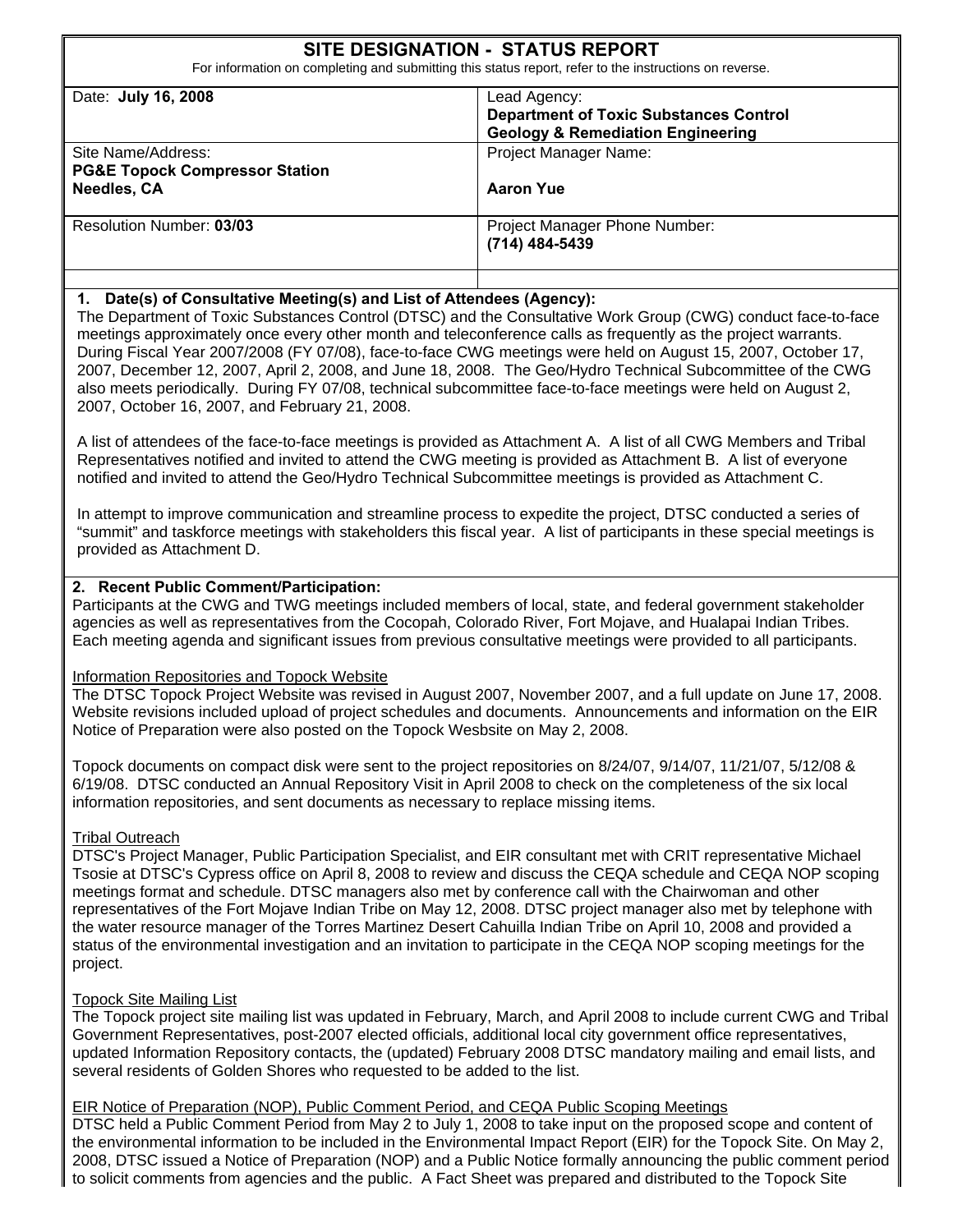| Mailing List on May 2, 2008. DTSC posted the NOP, Public Notice and the Fact Sheet on the Topock Website, as well<br>as an announcement of the public comment period on the homepage. Detailed information on how to submit<br>comments, as well as the locations of the Public Scoping Meetings were included in the notices. Five Public Scoping<br>meetings were held between May 27 - June 5, 2008 in Palm Desert, Needles and Big River, CA, as well as Yuma and<br>Lake Havasu City, AZ. DTSC compiled a list of written comments received during the public comment period in<br>preparation for drafting the EIR, and is working on compiling verbal comments received during the Public Scoping<br>Meetings. |  |  |  |  |  |
|-----------------------------------------------------------------------------------------------------------------------------------------------------------------------------------------------------------------------------------------------------------------------------------------------------------------------------------------------------------------------------------------------------------------------------------------------------------------------------------------------------------------------------------------------------------------------------------------------------------------------------------------------------------------------------------------------------------------------|--|--|--|--|--|
| AZ Groundwater Study<br>A fact sheet was sent on March 4, 2008 by PG&E to the Topock Mailing List announcing the installation and sampling<br>of wells for the Arizona Groundwater Study which occurred in April and May 2008.                                                                                                                                                                                                                                                                                                                                                                                                                                                                                        |  |  |  |  |  |
| 3. Describe the Potential or Known Areas of Concern:<br>DTSC continues to oversee PG&E in evaluating what is needed to protect the beneficial uses of the Colorado River<br>and the local groundwater.                                                                                                                                                                                                                                                                                                                                                                                                                                                                                                                |  |  |  |  |  |
| From 1951 to 1964, untreated wastewater containing hexavalent chromium was discharged into an area known as the<br>Bat Cave Wash (a dry streambed near the Colorado River). This resulted in a plume of hexavalent chromium<br>contamination in the groundwater beneath the facility which now extends beneath the floodplain adjacent to the<br>Colorado River. The groundwater plume extends under federal property, managed and overseen by the Department of<br>Interior.                                                                                                                                                                                                                                         |  |  |  |  |  |
| In addition, there are small localized areas within or around the Topock Compressor Station where chromium,<br>hexavalent chromium, and other contaminants of potential concern have been found in shallow soils. These<br>occurrences are related to PG&E's historic disposal and handling practices of chromium and other wastes managed at<br>the site. DTSC anticipates that these localized areas of soil contamination will be addressed by PG&E in the<br>Corrective Measures Study and final remedy.                                                                                                                                                                                                          |  |  |  |  |  |
| <b>Current Phase of Action:</b><br>4.<br>Activities during FY 07/08 involved planning, implementation, and reporting of field activities to complete the RCRA<br>Facility Investigation and Corrective Measures Study, as well as ongoing operation and maintenance of groundwater<br>extraction, treatment and injection at the IM No. 3 facilities.                                                                                                                                                                                                                                                                                                                                                                 |  |  |  |  |  |
| DTSC continued efforts this fiscal year to complete investigations for characterization of the groundwater plume and<br>soil contamination in the Solid Waste Management Units (SWMUs) and Areas of Concern (AOCs) inside the<br>Compressor Station and surrounding properties. Efforts were made to complete the background study of naturally-<br>occurring metals in soil and groundwater near the site, in addition to implementation of pilot studies of remedial<br>technologies to be used during preparation of the Corrective Measures Study.                                                                                                                                                                |  |  |  |  |  |
| 5. Proposed Site Use (check the appropriate box[es]):                                                                                                                                                                                                                                                                                                                                                                                                                                                                                                                                                                                                                                                                 |  |  |  |  |  |
| <b>X</b> Commercial/Industrial/Retail $\Box$ Residential (single/Multi-family, Sale/rental product)                                                                                                                                                                                                                                                                                                                                                                                                                                                                                                                                                                                                                   |  |  |  |  |  |
| $\blacktriangleright$ Park or Open Space $\Box$ Schools, Hospitals Day Care Centers or Other Non-Industrial Sensitive Uses                                                                                                                                                                                                                                                                                                                                                                                                                                                                                                                                                                                            |  |  |  |  |  |
| 6. List any Technical Problems:<br>N/A                                                                                                                                                                                                                                                                                                                                                                                                                                                                                                                                                                                                                                                                                |  |  |  |  |  |
| 7. Permits Required/Issued to Date and Pending Permit Issues:<br>During the 1 <sup>st</sup> , 2 <sup>nd</sup> and 3 <sup>rd</sup> Quarters of FY 07/08, PG&E sought approvals from the Havasu National Wildlife Refuge<br>and Arizona state agencies for installation of groundwater monitoring wells on the Arizona shore of the Colorado River.                                                                                                                                                                                                                                                                                                                                                                     |  |  |  |  |  |
| During all four quarters of FY 07/08, PG&E sought approvals from the Havasu National Wildlife Refuge and Bureau of<br>Land Management, the California Department of Transportation and Burlington Northern Santa Fe Railroad to conduct<br>soil sampling in areas surrounding the Topock Compressor Station.                                                                                                                                                                                                                                                                                                                                                                                                          |  |  |  |  |  |
| 8. Deed Restriction/Land Use Control in Place?                                                                                                                                                                                                                                                                                                                                                                                                                                                                                                                                                                                                                                                                        |  |  |  |  |  |
| X <sub>No</sub><br>Yes<br><b>Effective Date:</b>                                                                                                                                                                                                                                                                                                                                                                                                                                                                                                                                                                                                                                                                      |  |  |  |  |  |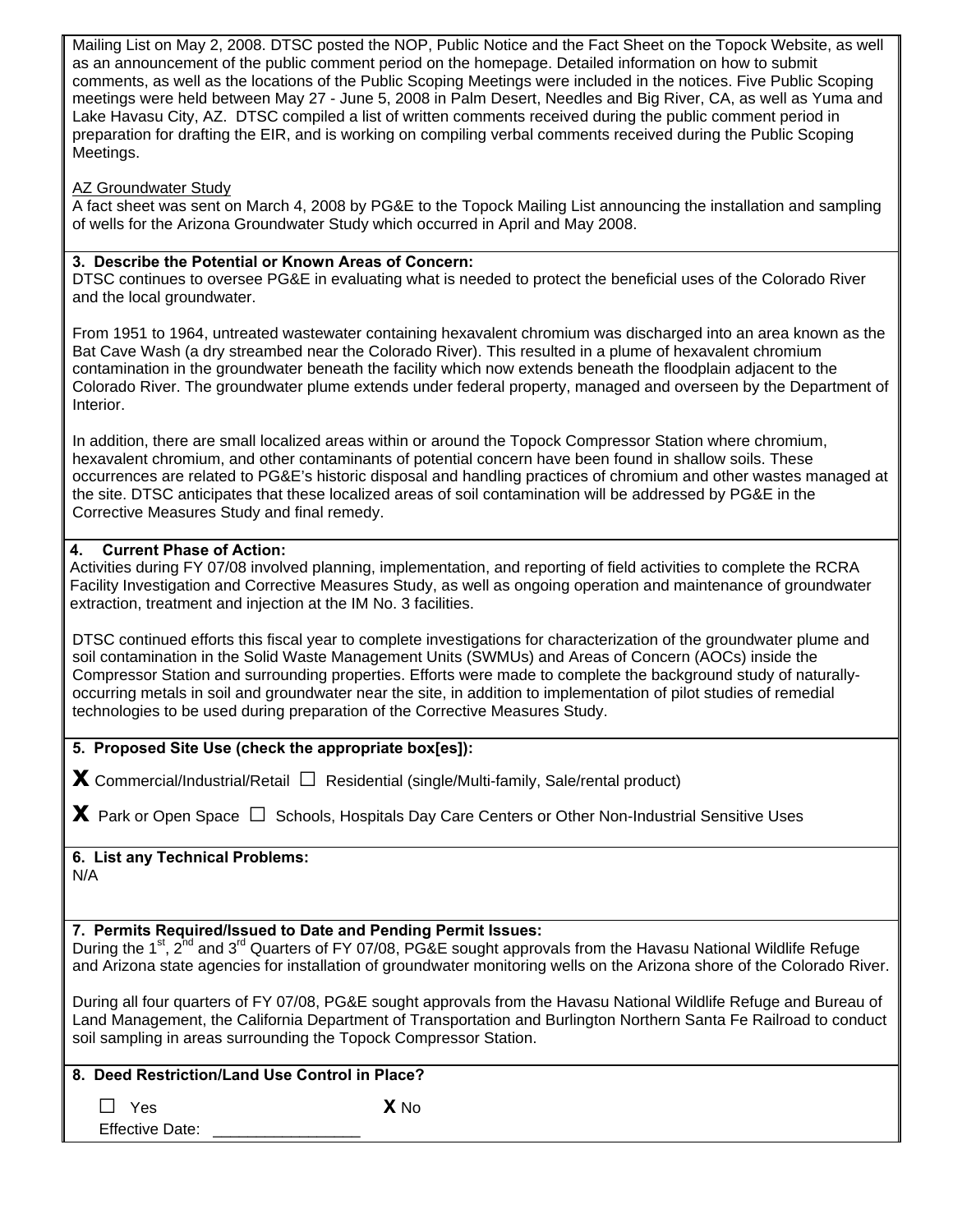| 9. | Engineering Controls (check applicable controls in place): |                                |          |                          |  |                            |  |
|----|------------------------------------------------------------|--------------------------------|----------|--------------------------|--|----------------------------|--|
|    | Air Sparging                                               | <b>Construct Landfill Cell</b> | $\times$ | Fence Site               |  | Remove Free Product        |  |
|    | Capped Site                                                | <b>Containment Barrier</b>     |          | In Situ Treatment        |  | Soil Vapor Extraction      |  |
|    | Consolidate and Cap                                        | Dual Phase Extraction          |          | Passive Venting          |  | <b>Treatment at Hookup</b> |  |
|    | Passive Vent under                                         | Enhanced                       |          | <b>Monitored Natural</b> |  | $X$ Pump and Treat         |  |
|    | Structure                                                  | Biodegradation                 |          | Attenuation              |  | Groundwater                |  |
|    | Vent Soil                                                  | OTHER (specify):               |          |                          |  |                            |  |

### **10. Target Cleanup Levels/Current Contamination Levels:**

PG&E is currently completing the RCRA Facility Investigation (RFI) to address historic releases of wastewater from the Topock Compressor Station. The current concentrations of chromium in groundwater at the site range from less than 0.2 ug/L to 17,400 ug/L.

DTSC has identified 20 SWMUs, AOCs, and other undesignated areas recommended for further evaluation in the RFI. In addition, DTSC has identified 9 previously closed SWMUs and AOCs for additional investigation. Most of these SWMUs and AOCs are located within the fenceline of the Topock Compressor Station. Ten of the 29 SWMUs, AOCs, and other undesignated areas are located outside the compressor station fenceline on PG&E and surrounding property. Constituents of concern include metals, volatile organic compounds, semi-volatile organic compounds, total petroleum hydrocarbons, and asbestos.

PG&E is implementing an Interim Measure (IM) consisting of groundwater extraction for hydraulic control of the plume boundaries in the Colorado River floodplain and management of extracted groundwater. The groundwater extraction, treatment, and injection systems, collectively, are referred to as Interim Measure Number 3 (IM No. 3). Currently, the IM No. 3 facilities include a groundwater extraction system (four extraction wells: TW-2D, TW-3D, TW-2S, and PE-1), conveyance piping, a groundwater treatment plant, and an injection well field for the discharge of the treated groundwater (two injection wells: IW-2 and IW-3).

 $\Box$ 

#### $\overline{a}$ **11. Ongoing Monitoring (specify timeframes and/or describe "Other"):**

 **x** Groundwater **□** Air **x** Other Specify: Colorado River Sampling and Monitoring

Groundwater monitoring occurs semi-annually, quarterly, monthly, bi-weekly, and biennially, as follows:

- Fifteen monitoring wells are sampled biennially (every 2 years).
- Thirty monitoring wells are sampled annually.
- Twenty-six monitoring wells are sampled semiannually (twice a year).
- Twenty-five monitoring wells are sampled quarterly
- Ten shoreline surface water stations and nine in-channel surface water stations are sampled quarterly (as well as monthly during winter low-river stage conditions).
- Seven monitoring wells on the floodplain are sampled monthly.

The frequencies noted above apply to the Topock groundwater and surface water monitoring program, and do not include other monitoring programs such as for the Interim Measure injection well field or for *in situ* pilot studies.

### Oversight Agency Costs Reimbursed to Date

DTSC labor expenditure for July 2007 – May 2008 (data for June 2008 is not yet available): DTSC spent 7,850 hours with an oversight cost of \$1,118,387.06.

**12. Additional Comments or Issues – add additional pages as needed**  (Continued from Section 4)

### RCRA Facility Investigation/Remedial Investigation (RFI/RI)

On September 19, 2007, DTSC completed its review of PG&E responses to comments on the 2005 RFI/RI pertaining to groundwater, surface water and pore water characterization. PG&E then began preparation of the Final RFI/RI Volume 2. During the fourth quarter of FY 07/08, PG&E performed outreach with interested tribes on the Final RFI/RI Volume 2. This outreach was performed prior to PG&E's planned submittal of the report to DTSC in the first quarter of FY 08/09.

PG&E submitted a Revised Final RCRA Facility Investigation (RFI/RI) Volume 1 (Site Background and History) on August 10, 2007 in response to DTSC comments. The RFI/RI Volume 1 was approved by DTSC on August 15, 2007. In a letter dated September 17, 2007, PG&E proposed the preparation of an addendum to the RFI/RI Volume 1 to include the Interim Measures units as a SWMU. On December 5, 2007, DTSC provided agreement to PG&E on the proposed preparation of the RFI/RI Vol. 1 Addendum.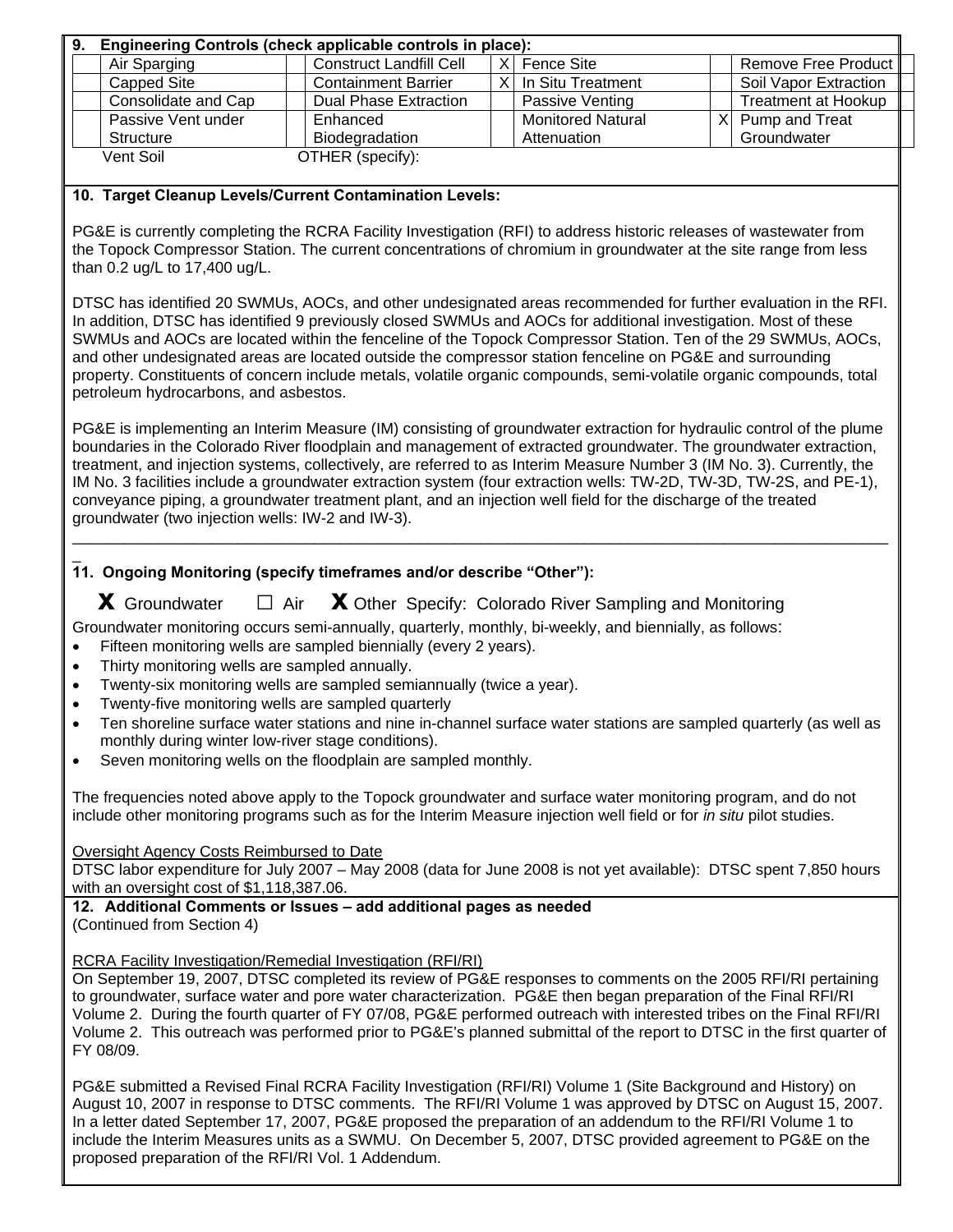#### Soil Investigation Work Plans

DTSC completed its review of the Soil Investigation Work Plan, Part A for additional soil sampling at 10 SWMUs, AOCs and other undesignated areas outside the Topock Compressor Station, and a proposal for collection of additional soil data to augment the existing soil background data set to define concentration of naturally occurring constituents in soil near the site. On August 10, 2007, DTSC provided a conditional approval of the Soil Investigation Work Plan, Part A. PG&E continued to pursue approvals from federal agencies and field work permits from various entities and agencies for implementation of the Work Plan throughout the fiscal year. It is anticipated that field activities will be initiated in the first quarter of FY 08/09.

On May 28, 2008, PG&E submitted a Technical Memorandum 3: Ecological Comparison Values for Metals and Polycyclic Aromatic Hydrocarbons in Soil for the PG&E Topock Compressor Station, outlining values to be used to evaluate soil data to be collected at SWMUs and AOCs outside the Topock Compressor Station. DTSC and Federal agencies have reviewed the Technical Memorandum and the information will be incorporated into the site's corrective action risk assessment.

On December 14, 2007, PG&E submitted the Soil Investigation Work Plan, Part B for sampling at SWMUs and AOCs inside the Topock Compressor Station. On March 25, 2008, DTSC completed its review of the Part B Work Plan. Responses to DTSC, DOI and other stakeholder comments were submitted by PG&E on May 5, 2008. PG&E is currently seeking a deferral on the soil investigation within the PG&E compressor station fence line due to limited access as an operating facility. DTSC will be evaluating the efficacy of the deferral proposal.

### Human Health and Ecological Risk Assessment Workplan

DTSC, DOI, and PG&E continued efforts during the fiscal year to define ecological risk assessment assumptions and parameters to support development of site-specific screening level criteria for soil. On January 18, 2008, DTSC completed its review of PG&E's June 19, 2007 Technical Memorandum on Ecological Exposure Parameters, Bioaccumulation Factors, and Toxicity Reference Values. On March 28, 2008, DTSC completed its review of PG&E's Human Health and Ecological Risk Assessment Workplan that was submitted on February 21, 2008. During the fourth quarter of FY 07/08, DTSC and PG&E worked to resolve agency and stakeholder comments on the Human Health and Ecological Risk Assessment Workplan. PG&E submitted draft responses to comments on May 5, 2008, and submitted final responses to comments June 13, 2008. It is anticipated that DTSC will approve the revised work plan in early FY 08/09.

### East Ravine Groundwater Investigation

On October 29, 2007, DTSC sent a letter to PG&E requiring preparation of a work plan for a groundwater investigation in the vicinity of AOC 10 – East Ravine due to anomalous historic detection of chromium in soil and aerial photos suggesting existence of two past surface impoundments. PG&E submitted the work plan to DTSC on December 11, 2007. DTSC completed its review of the work plan on January 7, 2008. In response to DTSC's review and direction, PG&E prepared responses to comments and submitted a response letter on February 1, 2008. On May 9, 2008, DTSC completed its review of PG&E's responses to agency and stakeholder comments and provided instruction to revise the work plan. It is anticipated that DTSC will approve the revised work plan in the first quarter of FY 08/09.

## Groundwater Characterization on Arizona Shoreline of Colorado River

After receiving approval from federal and Arizona agencies, on March 10, 2008 PG&E initiated implementation of the Work Plan for Groundwater Characterization on Arizona Shoreline of Colorado River. A field kick-off meeting was held on March 10, 2008 and monitoring well installation activities (five vertical wells, one slant multi-level well) were performed on March 11 through April 23, 2008. The first sampling of the wells occurred in April and the second in June 2008. While DTSC is not the lead agency for the proposed investigation, it is intended that the data from the investigation will be included in the final Groundwater RFI for the site.

### Corrective Measures/Feasibility (CMS/FS) Study Work Plan

DTSC completed its review of the CMS/FS Work Plan on September 3, 2007. PG&E prepared responses to DTSC, DOI, and stakeholder comments and submitted the responses to DTSC on October 5, 2007. On June 13, 2008, DTSC provided conditional approval of the CMS/FS Work Plan.

## Groundwater and Surface Water Monitoring Program

Implementation of the program continued on a bi-weekly, monthly, and quarterly basis during the first quarter of FY 07/08. In a letter dated September 28, 2007, DTSC authorized modifications to the program pertaining to automated data validation of analytical results, the matrix spike and dilution protocol associated with EPA Method 7199 as requested by PG&E. Quarterly reports were submitted to DTSC on December 28, 2007, March 2008 and June 13, 2008. An annual report was submitted in March 2008.

#### Groundwater Background Study Steps 3 and 4 During the second quarter of FY 07/08, DTSC completed its review of the Groundwater Background Study Steps 3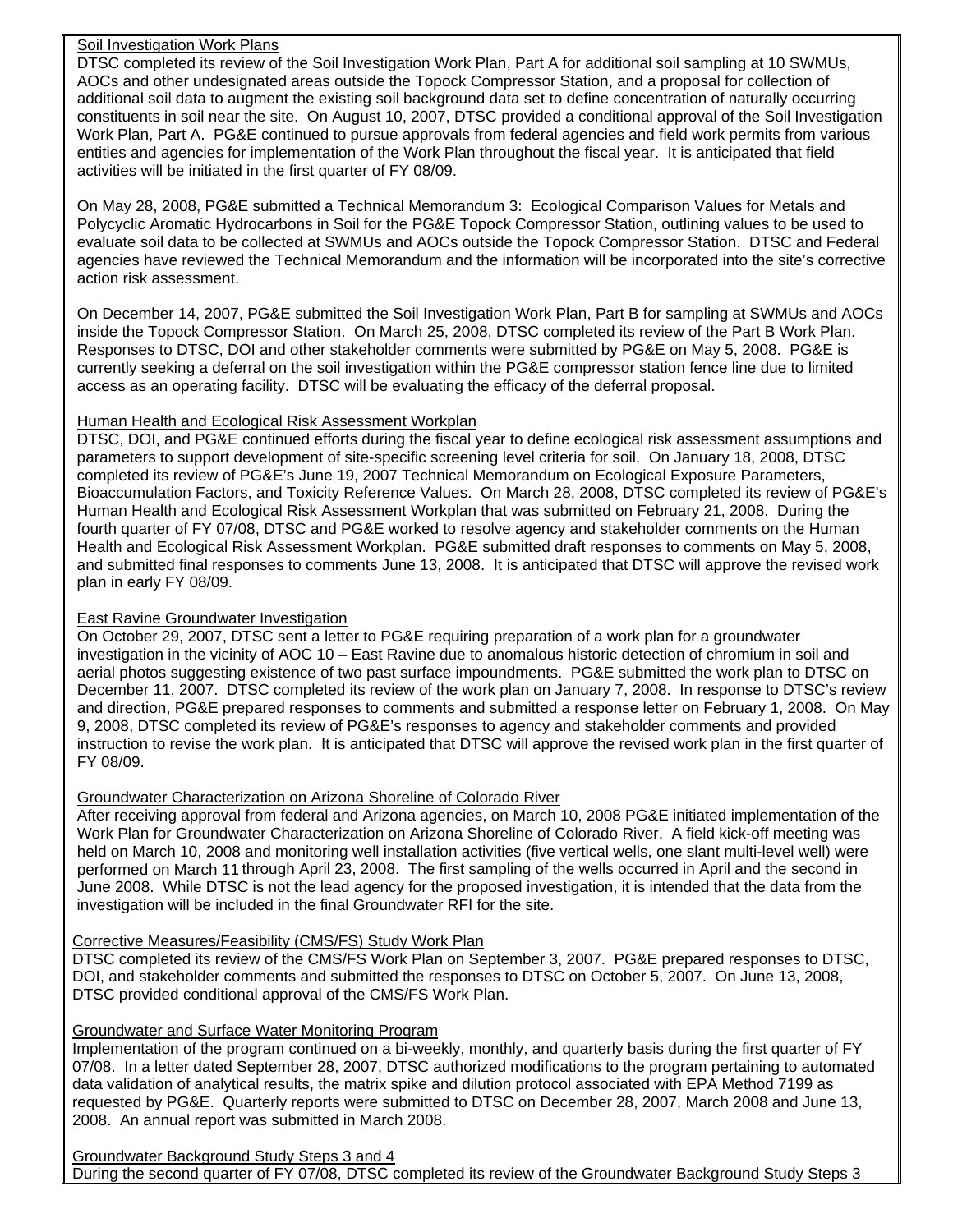and 4 submitted by PG&E in January 2007. The results of DTSC's review were transmitted in a letter to PG&E dated November 30, 2007.

On January 14, 2008, PG&E submitted the *Revised Groundwater Background Study Steps 3 and 4: Report of Results*, in response to DTSC and DOI comments on the previous draft. DTSC completed its review of the report as documented in a letter dated February 29, 2008. PG&E will submit a revision of the report during the first quarter of FY 08/09.

### Colorado River Floodplain In Situ Pilot Study

During the first quarter of FY 07/08, PG&E continued implementation of the in situ pilot study including submittal of monthly monitoring reports. The sixth injection event was performed in July 2007. Implementation was completed during the second quarter of FY 07/08 and a report summarizing the study was submitted to DTSC in March 2008. PG&E continued post-test monitoring and submitted quarterly monitoring reports to DTSC.

#### Upland In Situ Pilot Study

Well drilling and development was completed in July 2007. The first baseline sampling event occurred in July 2007. During the second quarter FY 07/08, PG&E obtained additional permits for construction of the in situ pilot study. During the third quarter FY 07/08, PG&E completed construction of the pilot study and start-up was initiated on February 18, 2008. Reports of monitoring activities were submitted monthly. PG&E also issued the 60-Day Status Report for the upland reductive zone in situ pilot test on June 2, 2008.

### Anaerobic Core Analytical Testing

During the first three quarters of FY 07/08, PG&E continued anaerobic core analytical testing on samples collected from slant wells beneath the Colorado River in February and March 2007. On June 3, 2008, PG&E submitted the Phase II Anaerobic Core Testing Summary report summarizing the analytical testing on the samples collected.

### Chromium Isotope Study

PG&E collected the last sample for the Phase II Chromium Isotope Study in July 2007. In the second quarter of FY 07/08, the United States Geologic Survey completed analytical testing of the Phase II Chromium Isotope Study samples collected in May and July 2007. On May 20, 2008, PG&E submitted the Chromium Isotope Study Summary report summarizing the results of laboratory analysis of groundwater samples collected Phase I (2006) and Phase II (2007) sampling.

#### Bedrock Testing

PG&E performed bedrock hydraulic testing activities throughout the first two quarters of FY 07/08. Hydrasleeve depth specific sampling at well PGE-7 occurred on July 30, 2007. Well retrofitting activities at PGE-7 were performed August 6-8 and August 13-16, 2007. A constant rate pumping test at PGE-8 was performed August 8-11, 2007. On September 6, 2007, PG&E proposed a revision to the retrofit strategy at PGE-7, which was approved by DTSC on September 7, 2007. PG&E continued retrofit work at PGE-7 during the week of September 24, 2007. On January 29, 2008, PG&E submitted a Summary Report for Hydraulic Testing in Bedrock Wells, documenting results of testing performed in 2007. The data from the hydraulic testing summary report will be incorporated into the RFI/RI Volume 2.

On April 14, 2008, PG&E submitted a technical memorandum for the Evaluation of Bedrock Aquifer Testing near PG&E Topock Compressor Station. The technical memorandum addresses DTSC's request that the permeability of potential fault zones in the vicinity of monitoring well PGE-8 be analyzed using a numerical model.

#### Activities during FY 07/08 related to ongoing implementation of the Interim Measure included the following:

Continuous operation of the Interim Measure groundwater extraction, treatment, and injection facility continued throughout FY 07/08. Periodic downtimes associated with optimization, maintenance, and repair occurred in conformance with permit conditions. On June 4, 2008, DTSC authorized a change to the reporting procedures for IM-3 extraction system downtime, as proposed by PG&E in a technical memorandum dated November 27, 2006.

PG&E completed required monitoring and reporting of treatment plant operations as required by the Regional Water Quality Control Board (RWQCB) permit. Monthly IM-3 Self Monitoring Reports were submitted every month to the RWQCB.

Compliance Monitoring Program activities in the injection well field continued in conformance with DTSC and RWQCB requirements. Quarterly Groundwater Monitoring reports for the Interim Measure Compliance Monitoring Program at the Topock site were submitted on July 13, 2007, October 5, 2007, January 15, 2008 (also Semi-Annual Groundwater Monitoring Report for Second Half 2007), and April 15, 2008.

Performance Monitoring Program (PMP) activities in the Colorado River floodplain continued in FY 07/08. PG&E submitted monthly performance monitoring reports on July 20, 2007 and August 30, 2007. Quarterly performance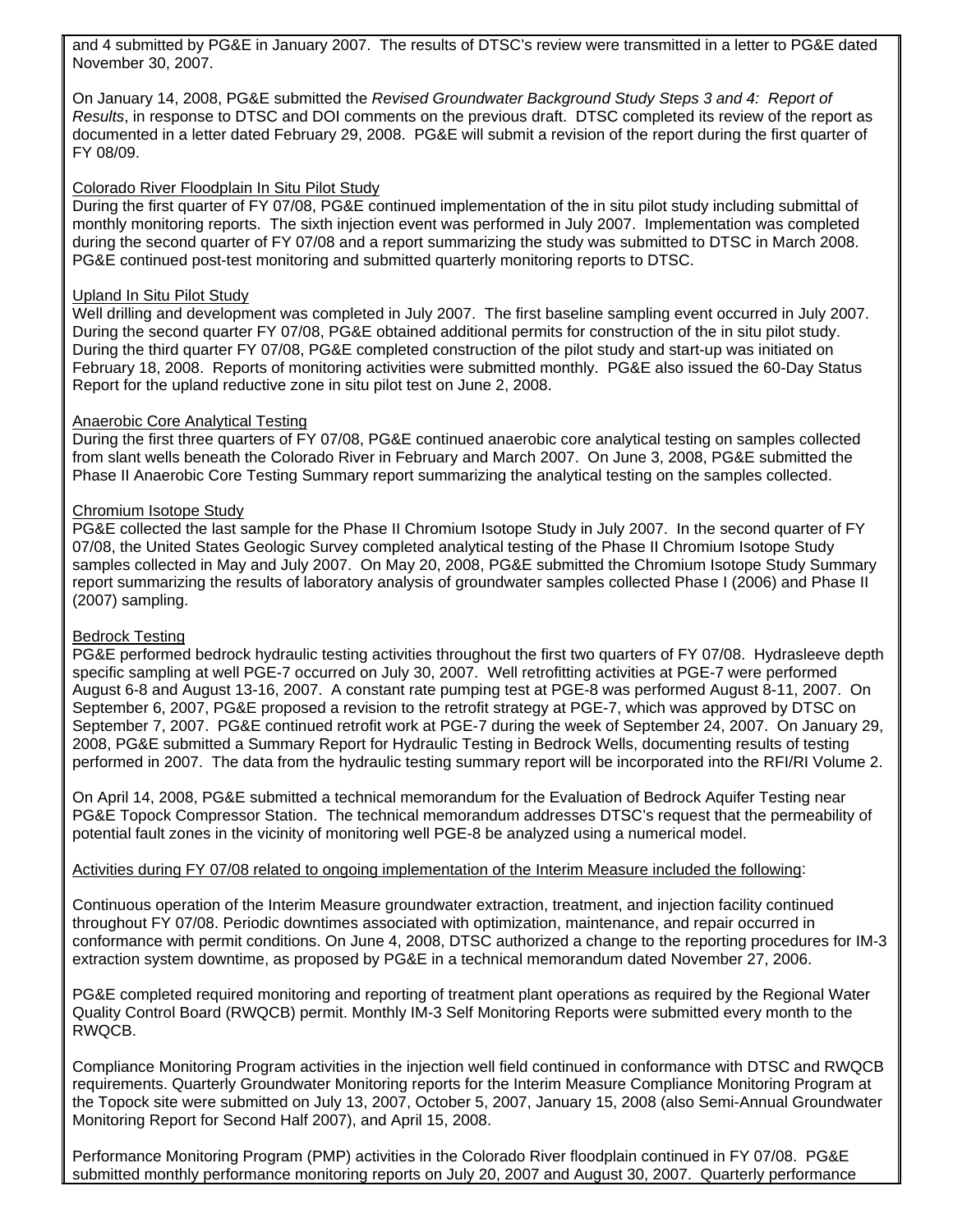monitoring reports were submitted on August 30, 2007, November 30, 2007, March 14, 2008, and May 30, 2008. Annual IM Performance Evaluation Report was submitted to DTSC on March 14, 2008. DTSC authorized a revision to the reporting requirements for the Interim Measures Performance Monitoring Report on August 31, 2007. DTSC issued a letter on October 12, 2007 authorizing revisions to the PMP program pertaining to report submittal format.

### **INSTRUCTIONS FOR COMPLETING A STATUS REPORT**

**GENERAL:** This Status Report form is for use in communicating to Cal/EPA the activities of the Administering<br>Agency and Support Agencies with respect to site investigation and remedial action. A Status Report should be compléted following the initial Consultative Work Group meeting. Subsequently, an annual report should be<br>completed each year for the period ending June 30" A Status Report should also be completed at the end of a<br>designat

> California Environmental Protection Agency 1001 I Street, 25th Floor Site Designation Committee Sacramento, CA 95814

- 1. Date of Consultative Work Group Meeting and List of Attendees: List date(s) of Consultative Work Group<br>Meeting(s) that occurred during the year, including names of attendees followed by agency affiliation in parenthesis
- **2. Recent Public Comment/Participation:** List documents received in the year subject to public comment or public meetings/hearings held and what you did to provide for public participation.
- **3. Describe Known or Potential Areas of Concern:** Describe the site investigative or remedial activities occurring at the site and issues for the year.

#### **4. Current Phase of Action under the Site Designation Process**

List current phase of action corresponding to description provided below by assigning a number followed by an appropriate letter, if applicable (i.e. Work Plan Completed denote as level 3D).

| Number | Description                                                                           |
|--------|---------------------------------------------------------------------------------------|
| 1      | Administering Agency Designated                                                       |
| 2      | <b>First Consultative Meeting Completed</b>                                           |
| 3      | Levels of Action                                                                      |
|        | A - Preliminary Site Assessment Completed                                             |
|        | B - Site Investigation Completed                                                      |
|        | C - Feasibility Study Completed                                                       |
|        | D - Work Plan Completed                                                               |
|        | E - Cleanup Alternative Selected and Authorized                                       |
|        | F - Design of Cleanup Alternative Selected                                            |
|        | G - Implementation of Cleanup Alternative (give % complete)                           |
|        | H - Remediation Completed                                                             |
| 4      | Certificate of Completion Issued<br>(after concurrence by other interested agencies). |
|        |                                                                                       |

- **5. Proposed Site Use:** Check the appropriate box or boxes which describe the planned use for the site:
	- (1) Commercial/Industrial/Retail; (2) Residential (single/multi-family, sale/rental product); (3) Park or Open space;
		- (4) Schools, Hospitals, Day Care Centers or Other Non-residential Sensitive Uses.
- **6. List any Technical Problems:** Describe any technical issues impeding site investigative or cleanup activities.
- 7. Permits Required/Issued to Date and Pending Permit Issues: List any permits currently being required and/or issued by the Administering or Support Agency. List any permits currently pending approval and any requirements
- **8**. **Deed Restrictions/Land Use Controls:** Check applicable box and specify the date if the response is "yes."
- **9**. **Cleanup Levels:** Specify current contamination levels and proposed target cleanup levels for major contaminants.
- **10. Ongoing Monitoring:** Check the appropriate box(es) and/or specify any other type of ongoing monitoring that is<br>in place. Specify approximate timeframes (using months/years) for monitoring, i.e., 11/06 1/10
- **11. Oversight Agency Costs Reimbursed to Date:** For the project, list agency, amount reimbursed followed by pending reimbursement in parenthesis, and brief description of services provided by each agency.
- **12. Additional Comments or Issues: If needed, attach additional sheets to** describe any important issues not previously addressed above such as issues discussed at last Consultative Work Group Meeting. In the event the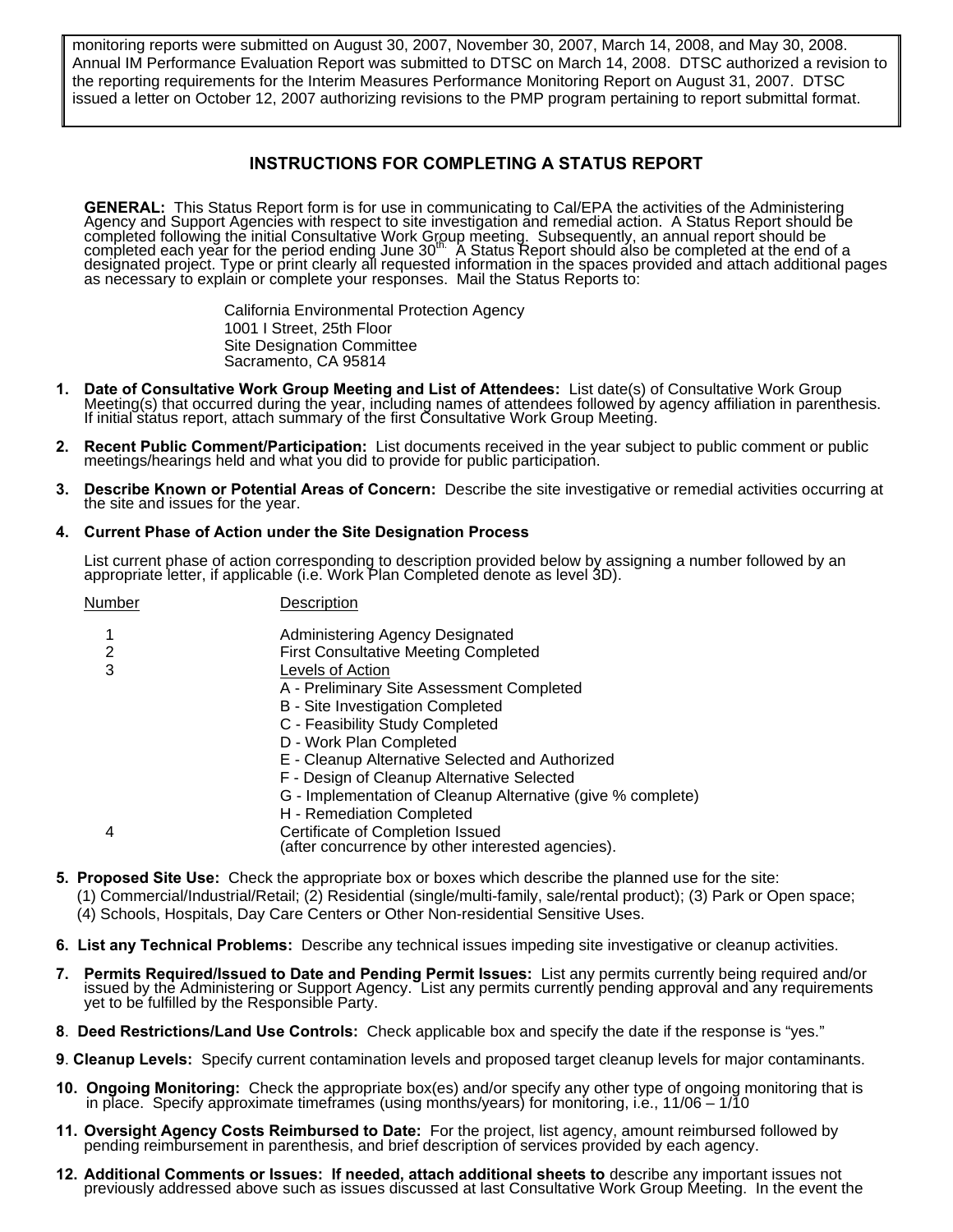project takes less than a year to complete, there need only be one report completed and submitted at the end of the<br>project. Please attach a copy of any Certificate of Completion and/or closure letter issued when submittin report.

Cal/EPA -- Site Designation Committee -- Status Report Form 5/06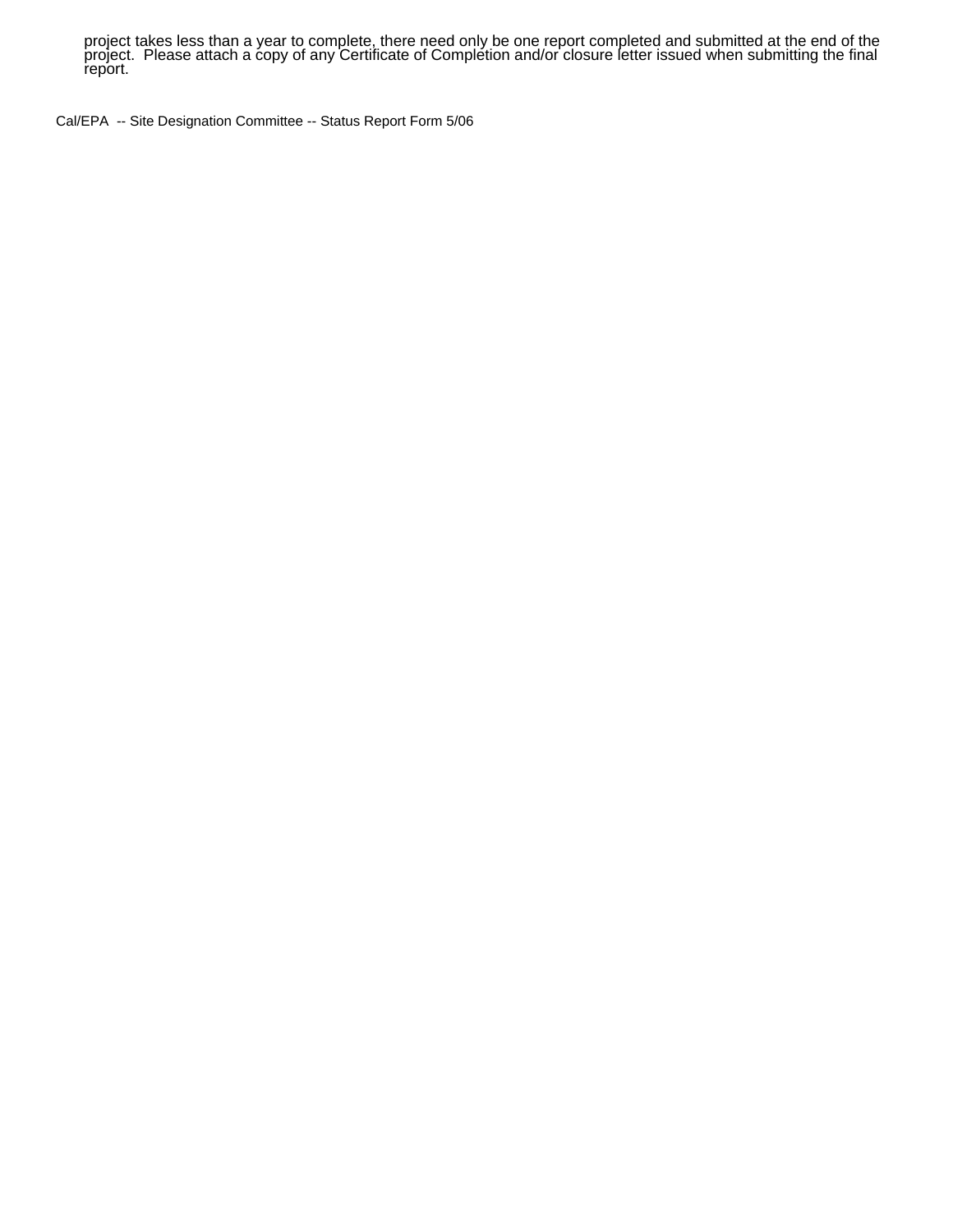## **ATTACHMENT A - Dates of Consultative Meetings and List of Attendees (Agency)**

## **August 2, 2007 – Geo/Hydro Technical Worgroup Face-to-Face Meeting**

**Attendees:** Chris Guerre – Department of Toxic Substances Control (DTSC); Yvonne Meeks, Pacific Gas & Electric (PG&E); Martin Barackman, Brian Schroth, Jim Hartley, Paul Bertucci – CH2M Hill on behalf of PG&E; Jim Harrington – Arcadis on behalf of PG&E; Jeffery Smith – US Bureau of Reclamation (US BOR); Peter Martin – US Geological Survey (USGS); Kris Doebbler -US Department of the Interior (US DOI); Eric Fordham – Geopentech on behalf of Metropolitan Water District (MWD); Leo Leonhart – Hargis & Associates on behalf of Fort Mojave Indian Tribe (FMIT)

# **August 15, 2007 – Consultative Workgroup Face-To-Face Meeting**

**Attendees:** Watson Gin, Karen Baker, Aaron Yue, Chris Guerre, Mona Arteaga, Jeanne Matsumoto, Nancy Long (via telephone), Kathie Schievelbein (via telephone), Bill Beckman (via telephone), Lori Hare (via telephone) – Department of Toxic Substances Control (DTSC); Abdi Haile (via telephone) – CA Regional Water Quality Control Board (RWQCB); Tom Vandenberg (via telephone) – State Water Resource Control Board (SWRCB); Abbas Amirteymoori - Colorado River Board of California (CRB); Denise M. Landstedt – San Diego County Water Authority (SDCWA); Barbara Benson, Dave Gilbert, Bob Doss, Curt Russell, Glenn Caruso, Juan Jayo – Pacific Gas and Electric (PG&E); Christina Hong, Jim Hartley, Julie Eakins (via telephone), George Ring (via telephone), Paul Bertucci (via telephone) – CH2M Hill on behalf of PG&E; Robert Lucas (Lucas Advocates on behalf of PG&E); Lisa Cope – Arcadis (on behalf of PG&E); Cathy Wolff-White, Jim Priest, Kris Doebbler, Dawn Arnold (SAIC) – U.S. Bureau of Land Management (BLM); Jeff Smith – U.S. Bureau of Reclamation (BOR); Casey Padgett – U.S. Department of the Interior (DOI); John Earle, Ty J. Benally (via telephone) – U.S. Fish and Wildlife Service (USFWS); Bart Koch – Metropolitan Water District (MWD); Joey Pace (via telephone) – Arizona Department of Environmental Quality (ADEQ); Michael Tsosie, Lisa Swick – Colorado River Indian Tribes (CRIT); Linda Otero, Steven McDonald (via telephone) (Legal Rep.) – Fort Mojave Indian Tribe (FMIT); Dawn Hubbs – Hualapai Indian Tribe; Katy Nick – Mojave County

## **October 16, 2007 – Geo/Hydro Technical Workgroup Face-To-Face Meeting**

**Attendees:** Karen Baker, Chris Guerre (DTSC); Kevin Sullivan, Yvonne Meeks, Barbara Benson (PG&E); Martin Barackman, Brian Schroth (CH2M Hill on behalf of PG&E); Rick Newill (DOI-OEPC); Peter Martin (USGS); Jeffery Smith (USBOR); Cathy White, Jim Priest (USBLM); Bart Koch (MWD); Eric Fordham (Geopentech on behalf of MWD); Leo Leonhart (Hargis & Associates on behalf of FMIT)

# **October 17, 2007 – Consultative Workgroup Face-To-Face Meeting**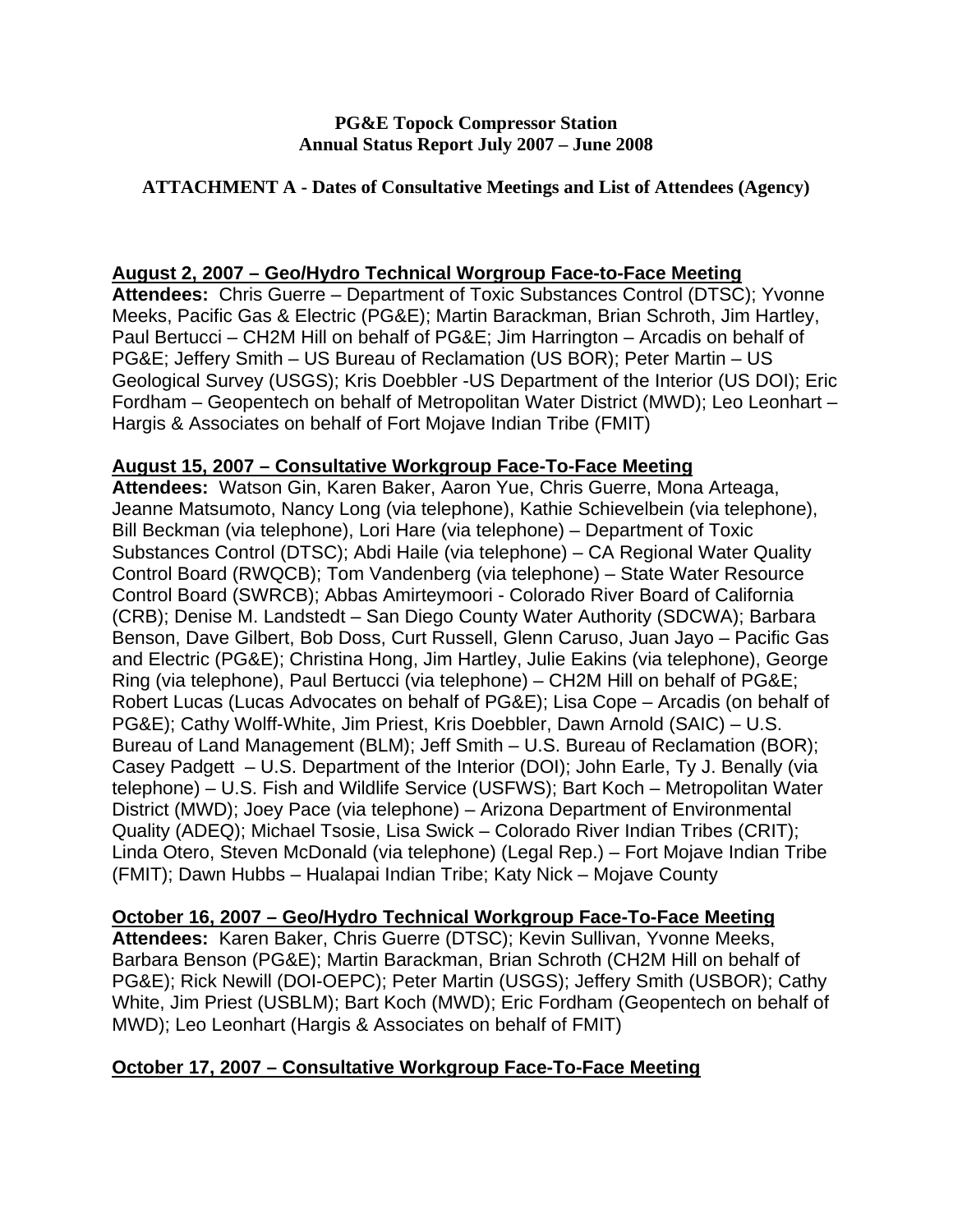**Attendees:** Karen Baker, Aaron Yue, Chris Guerre, Jeanne Matsumoto, Susan Callery, Kathy Schievelbein, Bill Beckman, Nancy Long (via telephone), Mike Eichelberger (via telephone), Lori Hare (via telephone) – DTSC; Cliff Raley (via telephone) – RWQCB; Abbas Amirteymoori (via telephone) – CRB; Denise M. Landstedt – SDCWA; Barbara Benson, Dave Gilbert, Yvonne Meeks, Juan Jayo, Robert Knutson, Glenn Caruso – PG&E; Martin Barackman, Chris Shea, Christina Hong (via telephone) – CH2M Hill on behalf of PG&E; Robert Lucas – Lucas Advocates on behalf of PG&E; Lisa Cope, Alison Jones, Jim Harrington (via telephone) – Arcadis on behalf of PG&E; Cathy Wolff-White, Jim Priest, Craig Johnson, Dawn Arnold (SAIC) – BLM; Mark Slaughter, Jeff Smith – BOR; Rick Newill – DOI; Mitch Kaplan (via telephone) – U.S. Environmental Protection Agency (USEPA); John Earle – USFWS; Bart Koch – MWD; Joey Pace (via telephone) – ADEQ; Greg de Bie, Nancy Shopay (Envirometrix) – CRIT; Leo Leonhart (Hargis & Associates), Courtney Coyle (Legal Rep.)(via telephone) – FMIT; Bobbette Biddulph (via telephone) – EDAW

# **December 12, 2007 – Consultative Workgroup Face-To-Face Meeting**

**Attendees:** Watson Gin, Karen Baker, Chris Guerre, Jeanne Matsumoto, Susan Callery, Kathy Schievelbein, Bill Beckman, Nancy Long (via telephone), Lori Hare (via telephone) – DTSC; Cliff Raley (via telephone) – RWQCB; Abbas Amirteymoori (via telephone) – CRB; Dave Gilbert, Yvonne Meeks, Bob Doss, Curt Russell, Glenn Caruso, Elidia Dostal (Latham & Watkins) – PG&E; Martin Barackman, Christina Hong, Jim Hartley – CH2M Hill on behalf of PG&E; Robert Lucas – Lucas Advocates on behalf of PG&E; Lisa Cope, Lisa Kellogg, Frank Lenzo – Arcadis on behalf of PG&E; Cathy Wolff-White, Jim Priest, Kris Doebbler, Craig Johnson, Dawn Arnold (SAIC) – BLM; Mark Slaughter, Jeff Smith, Steve Leon – BOR; Casey Padgett, Rick Newill – DOI; Bart Koch – MWD; Joey Pace (via telephone) – ADEQ; Michael Tsosie, Lisa Swick, Nancy Shopay (Envirometrix) – CRIT; Luke Johnson, Christine Medley, Leo Lemarky (Hargis & Associates), Courtney Coyle (Legal Rep.)(via telephone) – FMIT; Dawn Hubbs – Hualapai Indian Tribe; Rachel Patterson (via telephone) – Mojave Co. DPH; Jerry Mairani – Sacramento Quality

# **February 21, 2008 – Geo/Hydro Technical Workgroup Face-To-Face Meeting**

**Attendees:** Chris Guerre, Aaron Yue, Fred Zanoria, Dan Gallagher, Buck King, Yun Zhang – DTSC; Kevin Sullivan, – PG&E; Bob Lucas - Lucas Advocates on behalf of PG&E; Fritz Carlson, Martin Barackman, Brian Schroth, Jim Hartley – CH2M Hill on behalf of PG&E; Jeff Smith – USBOR; Peter Martin, Ken Stollenwerk – USGS; Rick Newill – USDOI; Bart Koch, Eric Fordham (Geopentech) – MWD; Joey Pace – ADEQ; Cliff Raley – RWQCB; Leo Leonhart – Hargis & Assoc. on behalf of FMIT; Nancy Shopay – Envirometrix on behalf of CRIT

# **April 2, 2008 – Consultative Workgroup Face-To-Face Meeting**

**Attendees:** Watson Gin, Karen Baker, Aaron Yue, Jeanne Matsumoto, Susan Callery, Nancy Long (via telephone), Chris Guerre (via telephone), Ann Carberry (via telephone), Kathie Schievelbein (via telephone), Lori Hare (via telephone) – DTSC; Tom Vandenberg – SWRCB; Denise M. Landstedt – SDCWA; Yvonne Meeks, Bob Doss, Glen Caruso, Juan Jayo, Curt Russell, Dave Gilbert, Adrienne LaPierre (Iris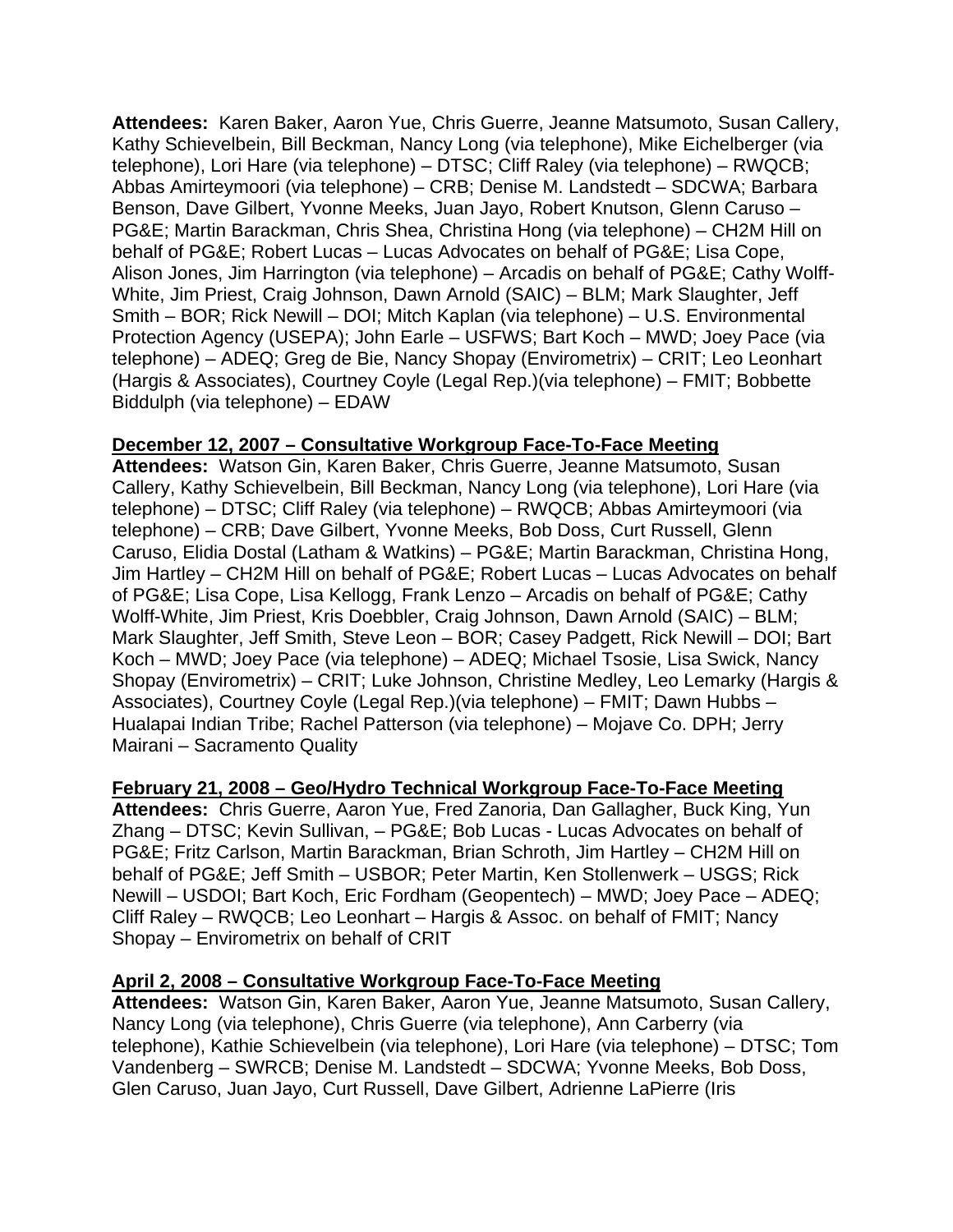Environmental) – PG&E; Martin Barackman, Jim Hartley, Christina Hong – CH2M Hill on behalf of PG&E; Robert Lucas – Lucas Advocates on behalf of PG&E; Janis Lutrick, Kim Walsh – Arcadis on behalf of PG&E; Craig J. Johnson, Cathy Wolff-White, Kris Doebbler, Becky Heick, Dawn Arnold (SAIC) – USBLM; Mark Slaughter – USBOR; Casey Padgett, Rick Newill – USDOI; Mitch Kaplan (via telephone) – USEPA; John Earle, Carrie Marr – USFWS; Ken Stollenwerk (via telephone) – USGS; Bart Koch – MWD; Jennifer Barr (via telephone), Joey Pace (via telephone) – ADEQ; Gregg de Bie (via telephone), Nancy Shopay (Envirometrix via telephone) – CRIT; Luke Johnson, Nora McDowell-Antone, Leo Leonhart (Hargis & Assoc.), Courtney Coyle (Legal Rep. via telephone) – FMIT; Dawn Hubbs – Hualapai Indian Tribe; Rachel Patterson (via telephone) – Mohave Co. DPH

## **June 18, 2008 – Consultative Workgroup Face-To-Face Meeting**

**Attendees:** Watson Gin, Karen Baker, Aaron Yue, Susan Callery, Nancy Long, Chris Guerre (via telephone), Kathie Schievelbein (via telephone), Bill Beckman (via telephone), Jeanne Matsumoto (via telephone), Lori Hare (via telephone) – DTSC; Jamie Cleland, Stev Weidlich - EDAW; Tom Vandenberg (via telephone) – SWRCB; Abbas Amirteymoori (via telephone) - CRB; Dave Gilbert, Bob Doss, Yvonne Meeks, Curt Russell, Juan Jayo, Glen Caruso (via telephone), Jim Harrington (via telephone) - PG&E; Christina Hong, Kasia Grisso, Martin Barackman (via telephone) - CH2M Hill on behalf of PG&E; Robert Lucas – Lucas Advocates on behalf of PG&E; Lisa Cope, Lisa Kellogg, Janis Lutrick (via telephone) – Arcadis on behalf of PG&E; Dawn Arnold (SAIC) – USBLM; Kris Doebbler, Casey Padgett (via telephone) – USDOI; Mitch Kaplan (via telephone) – USEPA; Cindi Hall, Denise Baker – USFWS; Bart Koch – MWD; Joey Pace (via telephone) – ADEQ; Dale Phillips – Cocopah Indian Tribe; Lisa Swick, Nancy Shopay (Envirometrix), Gregg de Bie (via telephone) - CRIT; Nora McDowell-Antone, Linda Otero, Michael Sullivan (via telephone), Leo Leonhart (Hargis & Assoc.), Steven McDonald and Rachel Zellner (Legal Reps. for FMIT) – FMIT; Dawn Hubbs – Hualapai Indian Tribe; Rachel Patterson – Mohave Co. DPH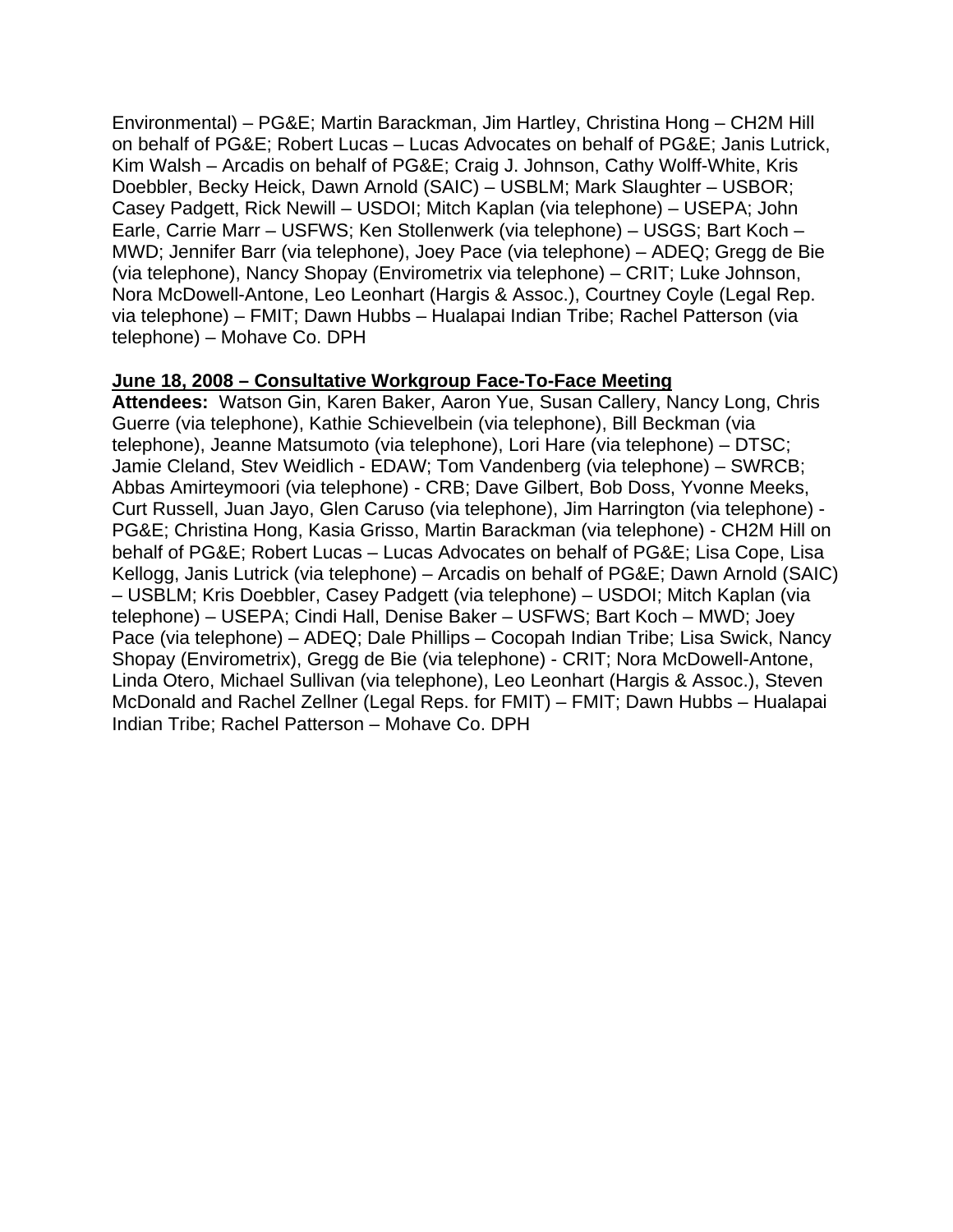# **ATTACHMENT B – Consultative Work Group Members and Tribal Representatives Notified and Invited to Consultative Work Group Meetings**

# **August 15, 2007 – Consultative Work Group Face-To-Face Meeting**

**Notified and Invited:** Department of Toxic Substances Control (DTSC); US Environmental Protection Agency (USEPA); California Regional Water Quality Control Board (CRWQCB); Pacific Gas & Electric (PG&E) and their consultants Latham & Watkins, Lucas Advocates, CH2M Hill & Arcadis; U.S. Bureau of Reclamation (US BOR); US Bureau of Land Management (USBLM) and their consultant Science Application International Corp. (SAIC); U.S. Fish and Wildlife Service (USFWS); U.S. Department of the Interior (US DOI); US Geological Survey (USGS); Metropolitan Water District (MWD) and their consultant Geopentech; U.S. Bureau of Indian Affairs; Colorado River Board of California (CRB); Mojave County Department of Public Health (DPH); Arizona Department of Environmental Quality (ADEQ); California Department of Fish & Game (DFG); San Diego County Water Authority (SDCWA); Parker Indian Health Center (IHS); Chemehuevi Indian Tribe; Cocopah Indian Tribe; Colorado River Indian Tribes (CRIT); Fort Mojave Indian Tribe (FMIT) and their consultants Luce, Forward, Hamilton & Scripps LLP, Held-Palmer House, & Hargis & Associates; Fort Yuma-Quechan Indian Tribe; Havasupai Indian Tribe; Hualapai Indian Tribe; Torres-Martinez Desert Cahuilla Indian Tribe; Twenty-Nine Palms Indian Tribe; Yavapai-Prescott Tribe; Office of Historic Preservation (OHP); EDAW, ENSR

**October 17, 2007 – Consultative Work Group Face-To-Face Meeting**

**Notified and Invited:** DTSC; USEPA; CRWQCB; PG&E and their consultants Latham & Watkins, Lucas Advocates, CH2M Hill & Arcadis; US BOR; USBLM and their consultant SAIC; USFWS; US DOI; USGS; MWD and their consultant Geopentech; U.S. Bureau of Indian Affairs; CRB; Mojave County DPH; ADEQ; California DFG; SDCWA; Parker IHS; Chemehuevi Indian Tribe; Cocopah Indian Tribe; CRIT; FMIT and their consultants Luce, Forward, Hamilton & Scripps LLP, Held-Palmer House, & Hargis & Associates; Fort Yuma-Quechan Indian Tribe; Havasupai Indian Tribe; Hualapai Indian Tribe; Torres-Martinez Desert Cahuilla Indian Tribe; Twenty-Nine Palms Indian Tribe; Yavapai-Prescott Tribe; OHP; EDAW; ENSR

**December 12, 2007 – Consultative Work Group Face-To-Face Meeting Notified and Invited:** DTSC; USEPA; CRWQCB, SWRCB; PG&E and their consultants Latham & Watkins, Lucas Advocates, CH2M Hill & Arcadis; US BOR; USBLM and their consultant SAIC; USFWS; US DOI; USGS; MWD and their consultant Geopentech; U.S. Bureau of Indian Affairs; CRB; Mojave County DPH; ADEQ; California DFG; SDCWA; Parker IHS; Chemehuevi Indian Tribe; Cocopah Indian Tribe; CRIT; FMIT and their consultants Luce, Forward,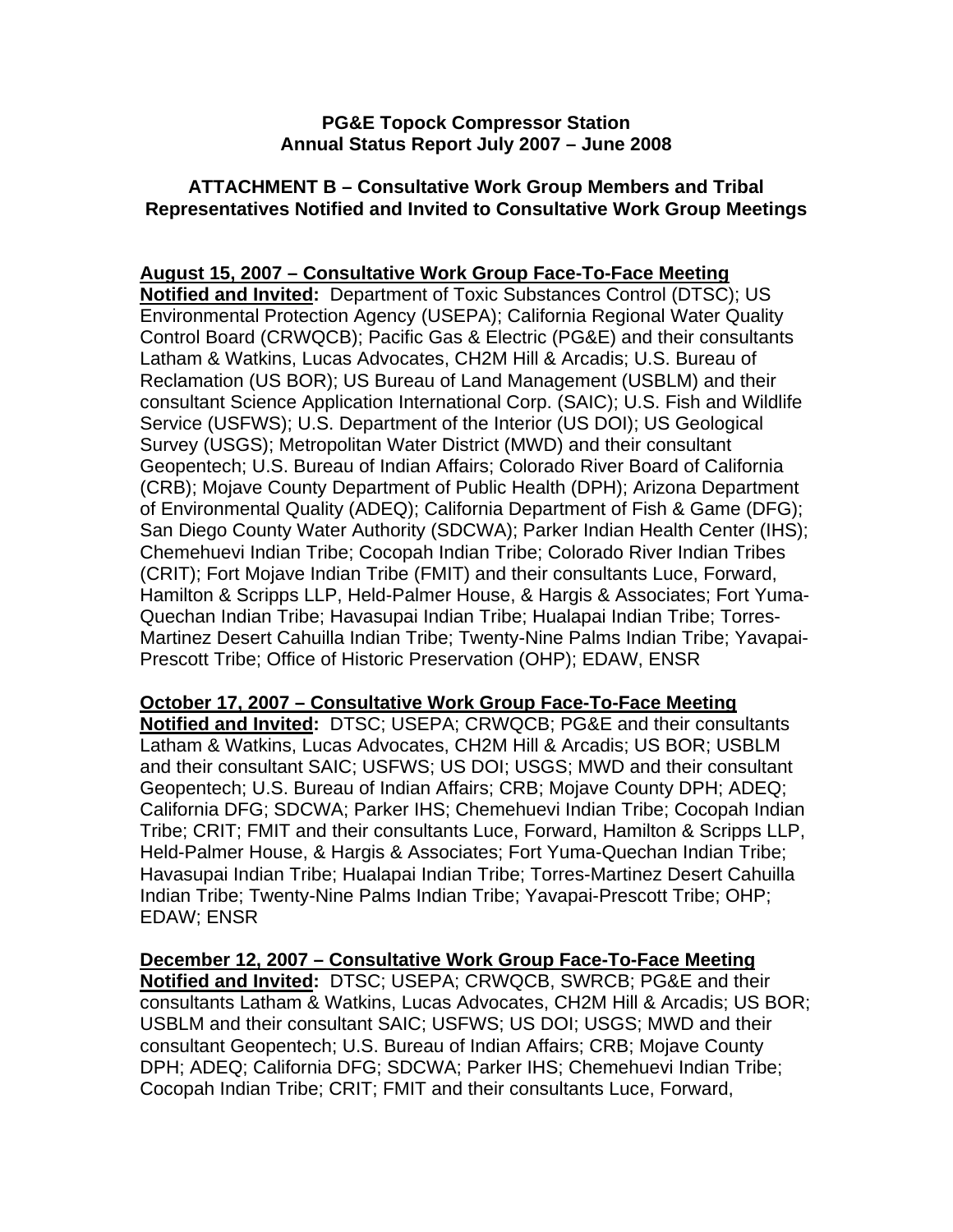Annual Site Designation Status Report Attachment C TWG Members and Tribal Reps. Notified and Invited to TWG and Other Meetings July 2006 – June 2007

Hamilton & Scripps LLP, Held-Palmer House, & Hargis & Associates; Fort Yuma-Quechan Indian Tribe; Havasupai Indian Tribe; Hualapai Indian Tribe; Torres-Martinez Desert Cahuilla Indian Tribe; Twenty-Nine Palms Indian Tribe; Yavapai-Prescott Tribe; OHP; EDAW; ENSR

## **April 2, 2008 – Consultative Work Group Face-To-Face Meeting**

**Notified and Invited:** DTSC; USEPA; CRWQCB, SWRCB; PG&E and their consultants Latham & Watkins, Lucas Advocates, CH2M Hill & Arcadis; US BOR; USBLM and their consultant SAIC; USFWS; US DOI; USGS; MWD and their consultant Geopentech; U.S. Bureau of Indian Affairs; CRB; Mojave County DPH; ADEQ; California DFG; SDCWA; Parker IHS; Chemehuevi Indian Tribe; Cocopah Indian Tribe; CRIT; FMIT and their consultants Luce, Forward, Hamilton & Scripps LLP, Held-Palmer House, & Hargis & Associates; Fort Yuma-Quechan Indian Tribe; Havasupai Indian Tribe; Hualapai Indian Tribe; Torres-Martinez Desert Cahuilla Indian Tribe; Twenty-Nine Palms Indian Tribe; Yavapai-Prescott Tribe; OHP; EDAW; ENSR

## **June 18, 2008 – Consultative Work Group Face-To-Face Meeting**

**Notified and Invited:** DTSC and their consultants EDAW & ENSR; USEPA; CRWQCB, SWRCB; PG&E and their consultants Latham & Watkins, Lucas Advocates, CH2M Hill & Arcadis; US BOR; USBLM and their consultant SAIC; USFWS; US DOI; USGS; MWD and their consultant Geopentech; U.S. Bureau of Indian Affairs; CRB; Mojave County DPH; ADEQ; California DFG; SDCWA; Parker IHS; Chemehuevi Indian Tribe; Cocopah Indian Tribe; CRIT; FMIT and their consultants Luce, Forward, Hamilton & Scripps LLP, Held-Palmer House, & Hargis & Associates; Fort Yuma-Quechan Indian Tribe; Havasupai Indian Tribe; Hualapai Indian Tribe; Torres-Martinez Desert Cahuilla Indian Tribe; Twenty-Nine Palms Indian Tribe; Yavapai-Prescott Tribe; OHP; EDAW; ENSR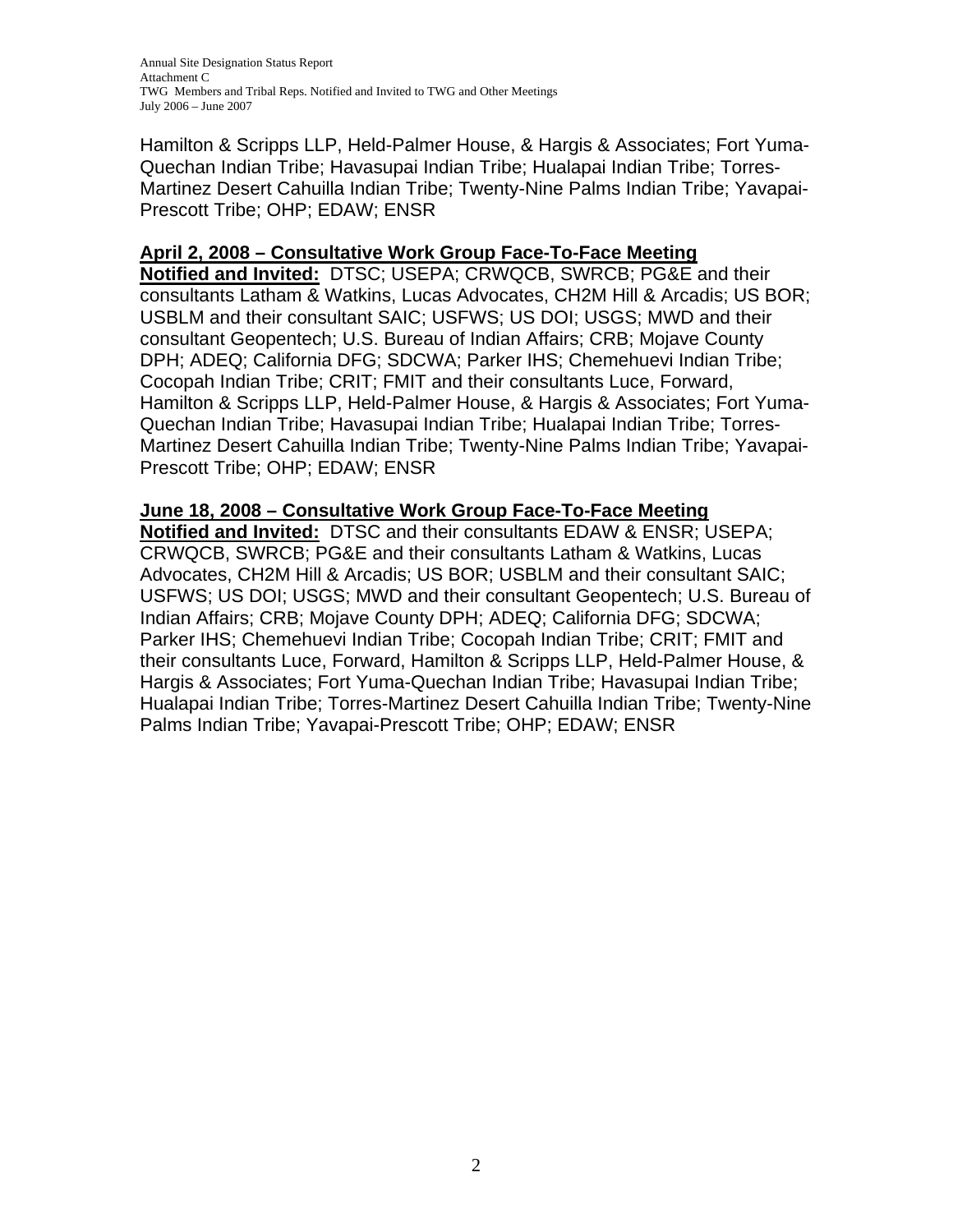# **ATTACHMENT C – Technical Hydrogeologic/Geo-Hydro Work Group Members and Tribal Representatives Notified and Invited to Technical Hydrogeological/Geo/Hydro Meetings and Other Meetings**

# **August 2, 2007 – Geo/Hydro Technical Work Group Face-To-Face Meeting**

**Notified and Invited:** Department of Toxic Substances Control (DTSC); US Environmental Protection Agency (US EPA); Pacific Gas & Electric (PG&E) and their consultants CH2M Hill; U.S. Geological Survey (USGS); U.S. Bureau of Reclamation (USBOR); Metropolitan Water District (MWD) and their consultant Geopentech; Colorado River Board of California (CRB); Arizona Department of Environmental Quality (ADEQ); California Regional Water Quality Control Board (CRWQCB); California Department of Fish and Game (DFG); Mojave County Department of Public Health (DPH); Science Application International Corp. (SAIC); Fort Mojave Indian Tribe reps. Hargis & Associates and Held-Palmer House

## **October 16, 2007 – Geo/Hydro Technical Work Group Face-To-Face Meeting Notified and Invited:** DTSC; US EPA; PG&E and their consultants CH2M Hill; USGS; USBOR; MWD and their consultant Geopentech; CRB; ADEQ; CRWQCB; California DFG; Mojave County DPH; SAIC; FMIT reps. Hargis & Associates and Held-Palmer House

# **February 21, 2008 – Geo/Hydro Technical Work Group Face-To-Face Meeting**

**Notified and Invited:** DTSC; US EPA; PG&E and their consultants CH2M Hill; USGS; USBOR; MWD and their consultant Geopentech; CRB; ADEQ; CRWQCB; California DFG; Mojave County DPH; SAIC; FMIT reps. Hargis & Associates and Held-Palmer House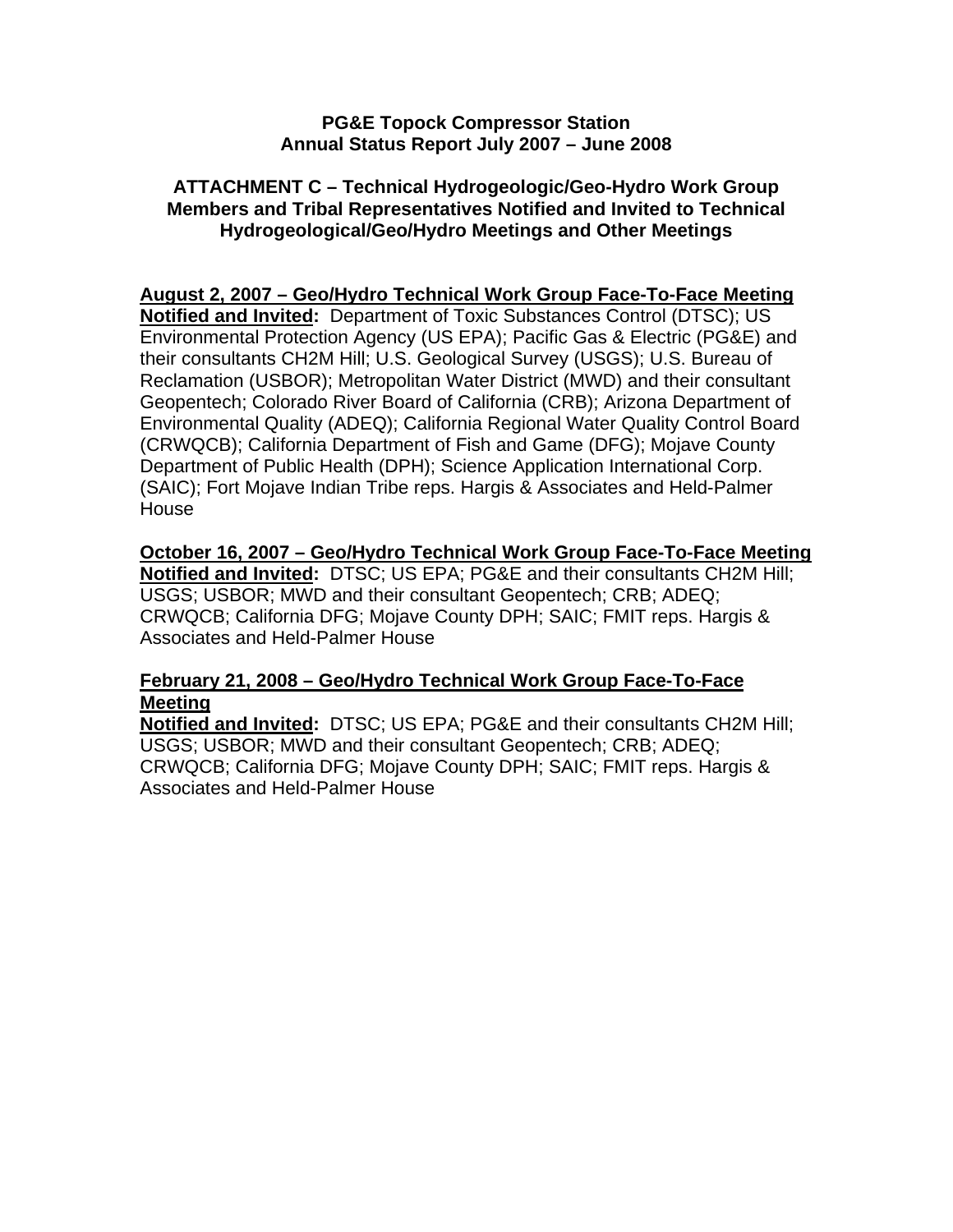# **ATTACHMENT D – Breakthrough Summit Participants**

# **January 25, 2008 – Tribal Mini Summit, Lake Havasu**

**Facilitators:** Terry Tamminen, Facilitator and Seventh Generation Advisors, Jerry Mairini, Facilitator and DTSC Consultant

**Attendees:** Gilbert Parra, Ron Escobar – Chemehuevi Indian Tribe; Lisa Swick, Nancy Shopay (Envirometrix) – Colorado River Indian Tribes (CRIT); Tim Williams, Linda Otero – Fort Mojave Indian Tribe (FMIT): Dawn Hubbs – Hualapai Indian Tribe; Greg Glassco – Yavapai-Prescott Indian Tribe

# **February 8, 2008 – Topock Government Mini Summit, Los Angeles, CA**

**Attendees:** Watson Gin, Karen Baker – Department of Toxic Substances Control (DTSC); Bob Howard, Dave Gilbert – Pacific Gas & Electric (PG&E); Arlene Kabei, Jean Gamache – US Environmental Protection Agency (USEPA); Casey Padgett, Kris Doebbler - US Dept. of the Interior; Helen Hanks – US Bureau of Land Management (USBLM); John Earle, Denise Baker – US Fish & Wildlife Service (USFWS); Joe Liebhauser – US Bureau of Reclamation (USBOR); Robert Perdue, Tom Vandenberg – California Regional Water Quality Control Board (CRWQCB); Eddie Rigdon, Bart Koch - Metropolitan Water District (MWD); Abbas Amirteymoori – Colorado River Board of California (CRB); Jerry Smit, Mike Fulton – Arizona Dept. of Environmental Quality (ADEQ)

# **February 27 and 28, 2008 – Topock Breakthrough Summit, Bullhead City, Arizona**

**Facilitators:** Maureen Gorsen, Director of DTSC, Terry Tamminen, Facilitator and Seventh Generation Advisors, Jerry Mairini, Facilitator and DTSC Consultant, Roberta Reyes Cordero, Facilitator and DTSC Consultant

**Participants:** Watson Gin, Karen Baker, David Miller, Tim Ogburn - DTSC; Bob Howard, Juan Jayo - PG&E; Arlene Kabei - USEPA; Casey Padgett - USDOI; Denise Baker, John Earle - USFWS; Bart Koch, Eddie Rigdon - MWD; Michael A. Fulton - ADEQ; Helen M. Hankins - Arizona Bureau of Land Management (ABLM); Joe Liebhauser - USBOR; Robert Perdue, Tom Vandenberg - CRWQCB; Abbas Amirteymoori - CRB; Ron Escobar, Charles Wood - Chemehuevi Indian Tribe; Richard Armstrong, Mike Tsosie, Nancy Shopay, Envirometrix - CRIT; Steven McDonald, Counsel, Nora McDowell-Antone, Linda Otero - FMIT; Dawn Hubbs, Charles Vaughn - Hualapai Indian Tribe; Ernest Jones, Sr. - Yavapai-Prescott Indian Tribe; Kristina Haddad (Seventh Generation Advisors)